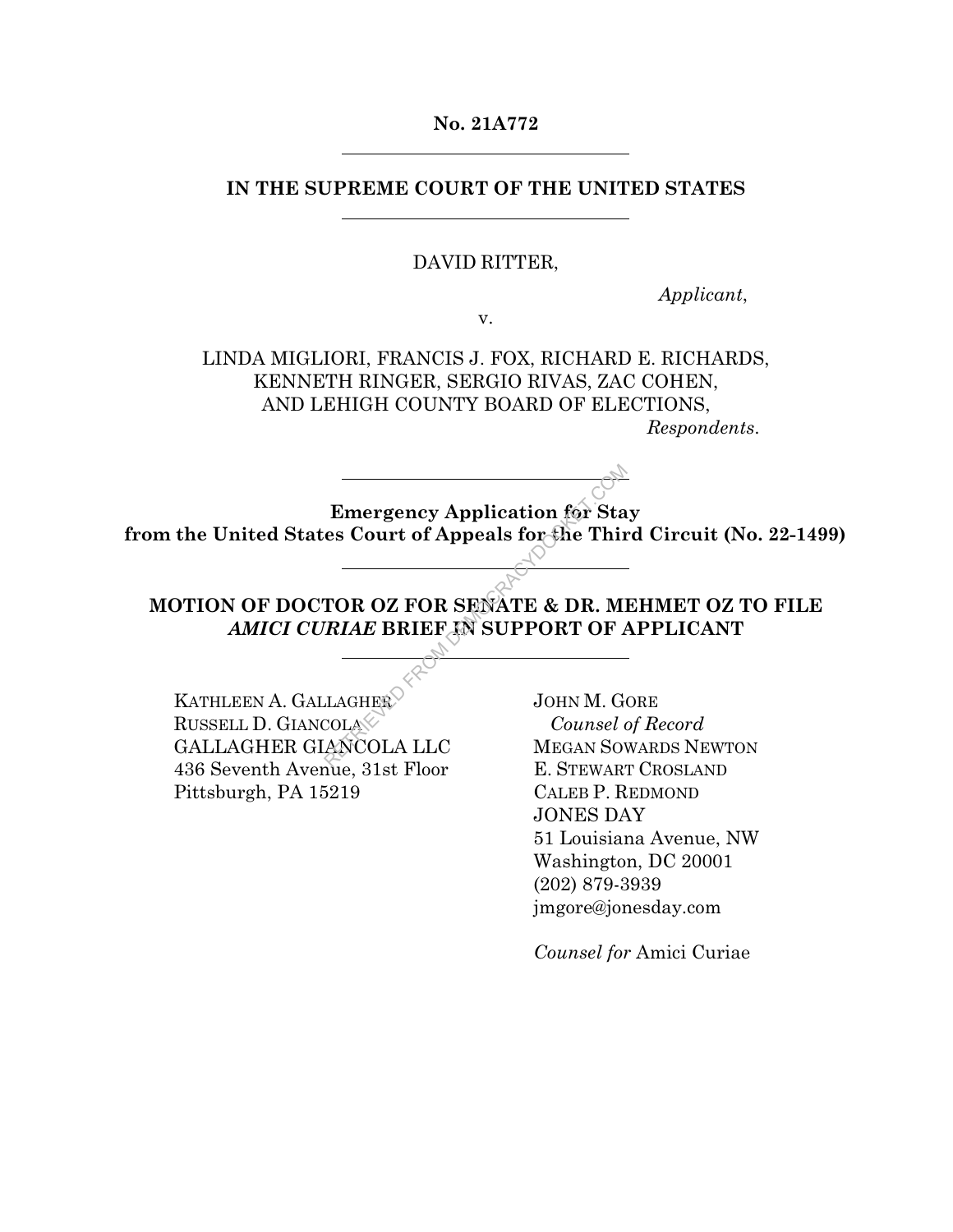Proposed *Amici* respectfully request leave of the Court to (1) file the attached *amici curiae* brief in support of the emergency application to stay the Third Circuit's decision, (2) file the brief in unbound format under Rule 33.2, and (3) file the brief without ten day's advance notice to the parties.

*Amicus* Doctor Oz for Senate is the principal campaign committee for *Amicus* Dr. Mehmet Oz, who is currently leading by 922 votes in the May 17, 2022 primary election to serve as the Republican candidate to represent Pennsylvania in the United States Senate. The Third Circuit panel's judgment in this case issued on May 20, 2022, three days after voting in the primary election was completed. Yet Dr. Oz's principal competitor, David McCormick, has invoked the panel's judgment in a Hail-Mary effort to overturn the apparent result of that election. In particular, Mr. McCormick has asked the Pennsylvania courts to change the rules of the primary election after voting has been completed, to overrule their prior precedent, and to order election officials to count mail-in and absentee ballots that lack a votercompleted date and, thus, are invalid under Pennsylvania law. The Acting Secretary of the Commonwealth has likewise invoked the Third Circuit's reasoning to request an order requiring election officials to count undated mail-in and absentee ballots. oting in the primary election was<br>wid McCormick, has invoked the particle of that elect<br>the Pennsylvania courts to change<br>is been completed, to overrule their<br>to count mail-in and absentee ba

*Amici* fully support Applicant's request for a stay of the Third Circuit's decision. They respectfully seek to submit this brief to bring to the Court's attention additional material regarding the May 2022 primary election that underscores that the public interest strong favors issuing a stay.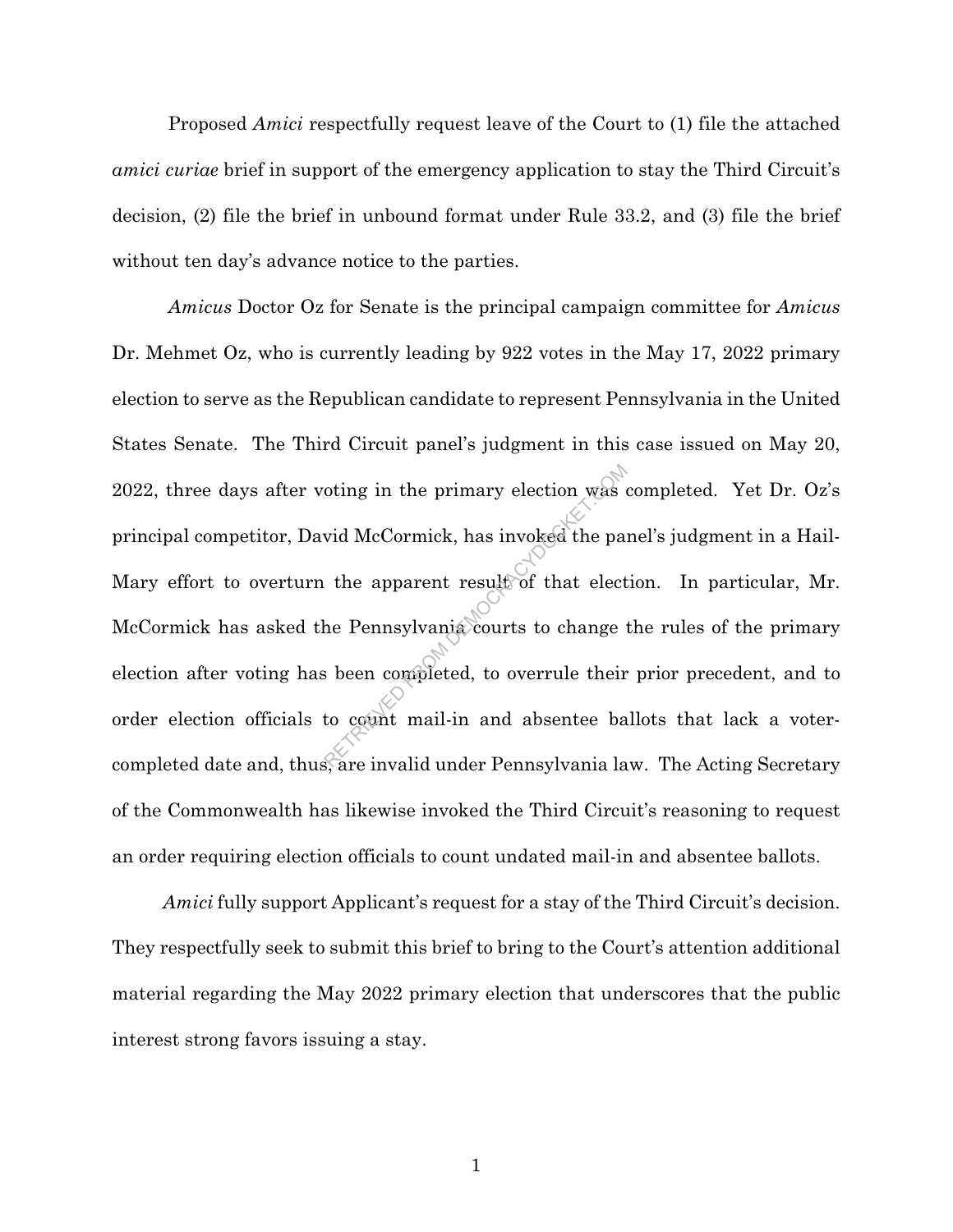Because of the time-sensitive nature of the emergency application, proposed *Amici* request permission to file the brief in unbound format under Rule 33.2, and without ten days' notice to all parties as ordinarily required by Rule 37.2(a). Applicant filed his emergency application on Friday, May 27, 2022, and this Court called for a response by noon on Tuesday, May 31. In light of this compressed timeline, there was insufficient time for the proposed *Amici* to prepare their brief for printing and filing in booklet form. Nor were proposed *Amici* able to provide the parties with ten days' notice. Proposed *Amici* nonetheless have provided notice to all parties. Applicant consents to this motion and the filing of proposed *Amici's* brief. Plaintiff-Respondents take no position on the filing of proposed *Amici's* brief. Respondent Lehigh County Board of Elections also takes no position on the filing of proposed *Amici's* brief. is motion and the filing of proposed<br>sition on the filing of proposed  $An$ <br>f Elections also takes no position of<br>reasons, proposed  $Amici$  respectfull<br>the attached brief and accent it in the

 For the foregoing reasons, proposed *Amici* respectfully request that the Court grant this motion to file the attached brief and accept it in the format and at the time submitted.

\* \* \*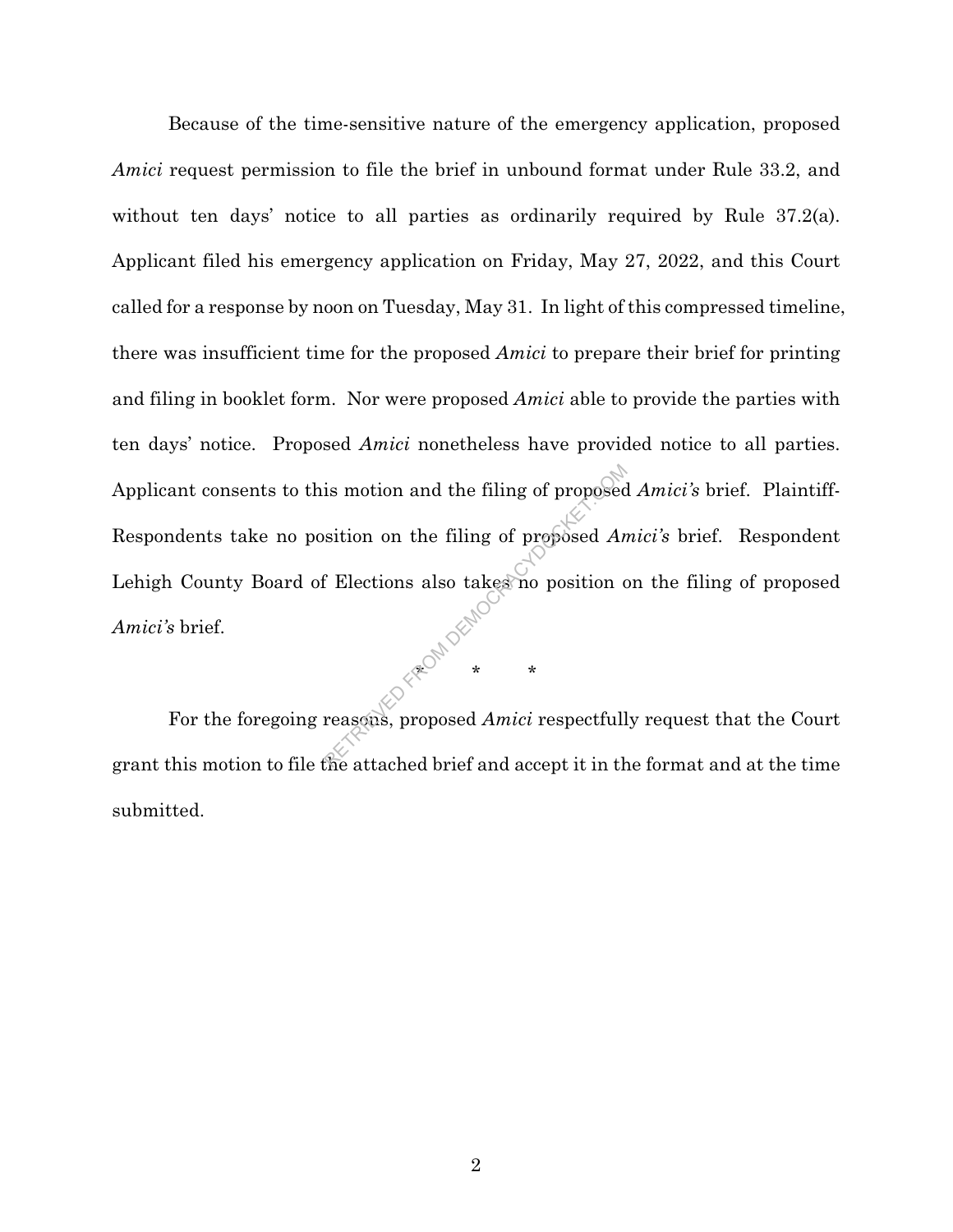Date: May 30, 2022 Respectfully submitted,

JOHN M. GORE *Counsel of Record*  MEGAN SOWARDS NEWTON E. STEWART CROSLAND CALEB P. REDMOND JONES DAY 51 Louisiana Avenue, NW Washington, DC 20001 (202) 879-3939 jmgore@jonesday.com

KATHLEEN A. GALLAGHER RUSSELL D. GIANCOLA GALLAGHER GIANCOLA LLC 436 Seventh Avenue, 31st Floor Pittsburgh, PA 15219 RETRIEVED FROM DEMOC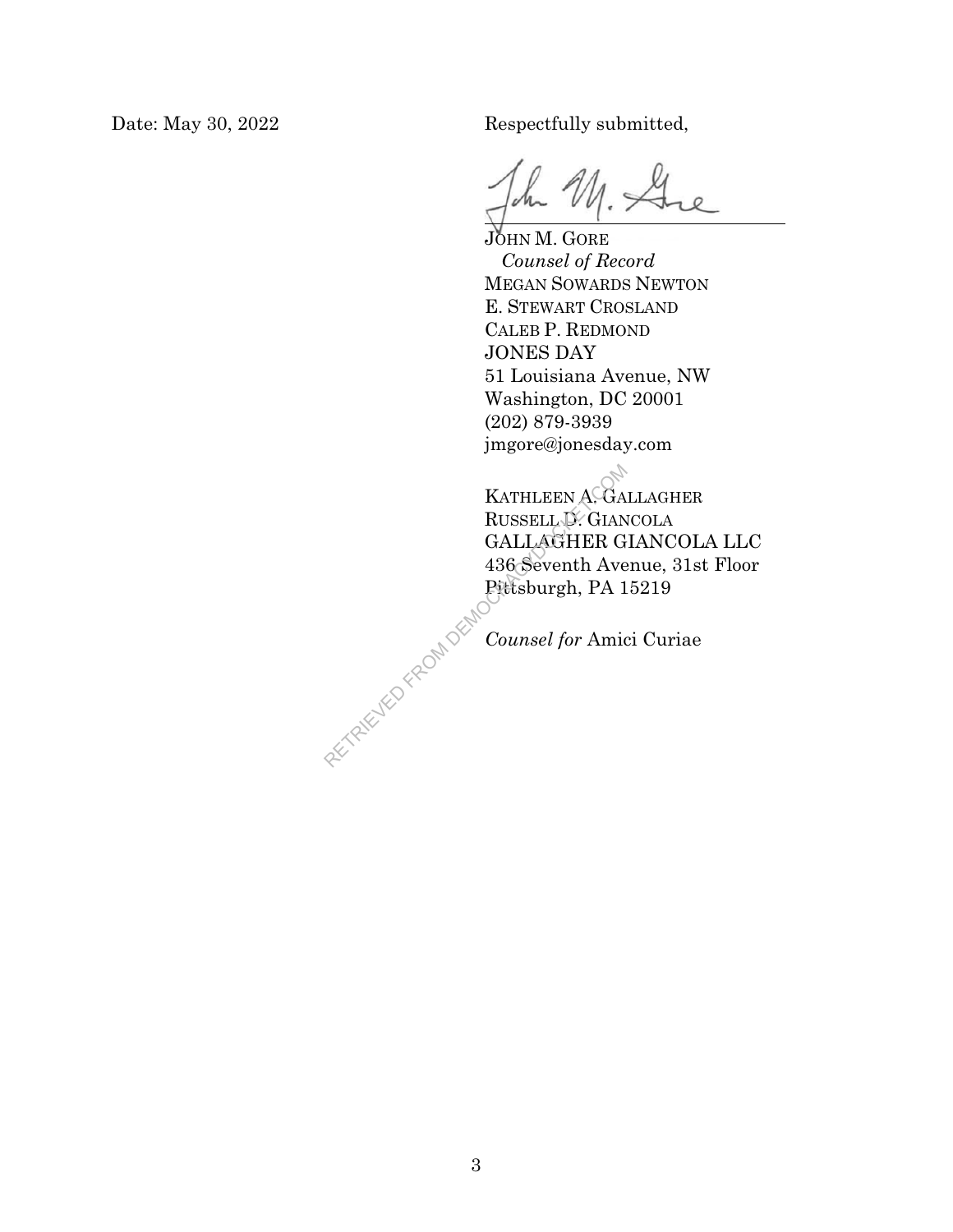## **No. 21A772**

## **IN THE SUPREME COURT OF THE UNITED STATES**

### DAVID RITTER,

*Applicant*,

v.

LINDA MIGLIORI, FRANCIS J. FOX, RICHARD E. RICHARDS, KENNETH RINGER, SERGIO RIVAS, ZAC COHEN, AND LEHIGH COUNTY BOARD OF ELECTIONS,

*Respondents*.

**Emergency Application for Stay from the United States Court of Appeals for the Third Circuit (No. 22-1499)** 

**DOCTOR OZ FOR SENATE & DR. MEHMET OZ'S BRIEF OF** *AMICI CURIAE* **IN SUPPORT OF APPLICANT'S EMERGENCY REQUEST FOR STAY PENDING DISPOSITION OF A PETITION FOR A WRIT OF CERTIORARI** Emergency Application for Sta<br>
es Court of Appeals for the Thir<br>
NATE & DR. MEHMET OZ'S BR<br>
APPLICANT'S EMERGENCY RI<br>
TION OF A PETITION FOR A W<br>
LAGEER
JOHN M. GOUNSEL

KATHLEEN A. GALLAGHER RUSSELL D. GIANCOLA GALLAGHER GIANCOLA LLC 436 Seventh Avenue, 31st Floor Pittsburgh, PA 15219

JOHN M. GORE *Counsel of Record*  MEGAN SOWARDS NEWTON E. STEWART CROSLAND CALEB P. REDMOND JONES DAY 51 Louisiana Avenue, NW Washington, DC 20001 (202) 879-3939 jmgore@jonesday.com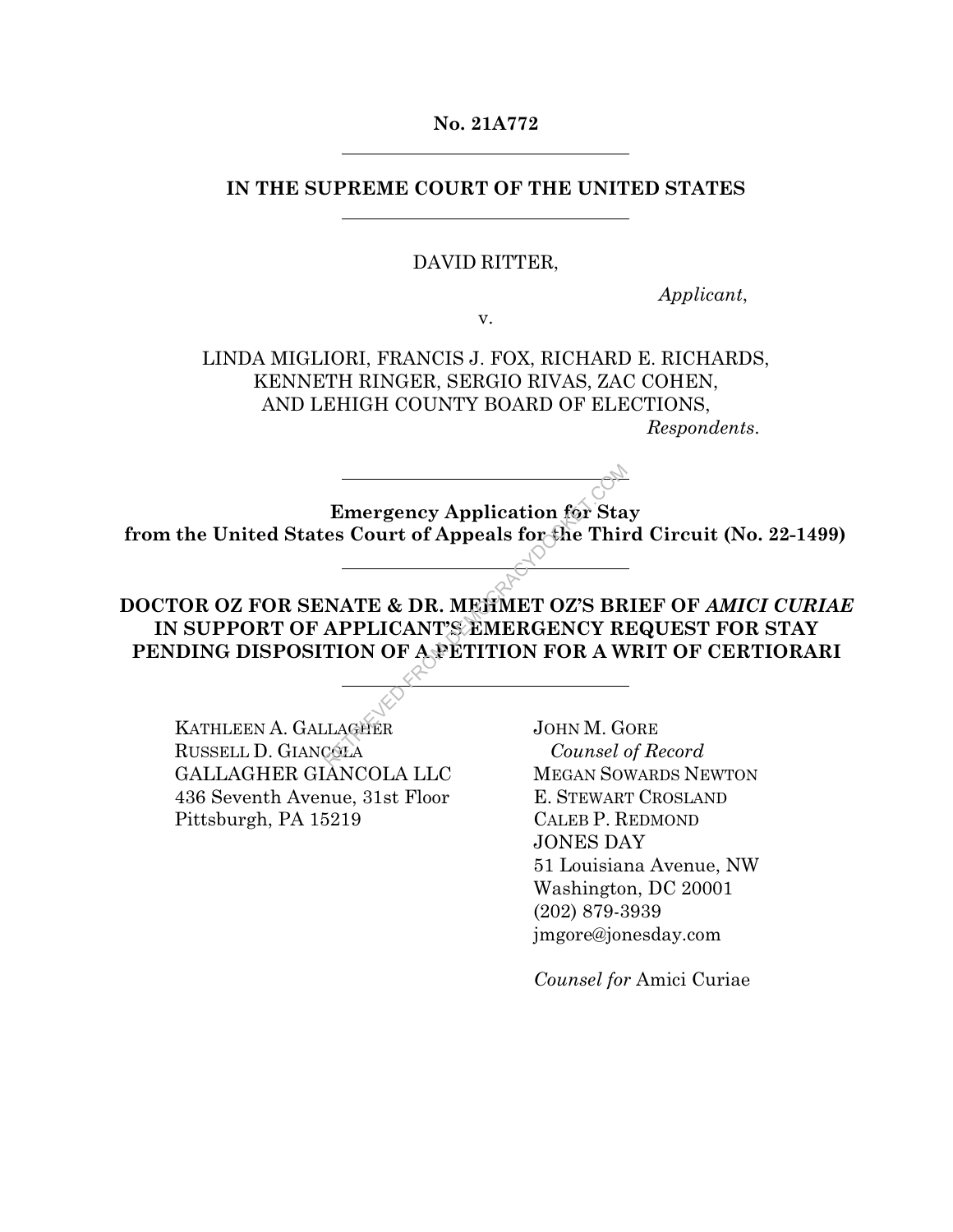# TABLE OF CONTENTS

# Page

REVIEWED FROM DEMOCRACYDOCKEY, COM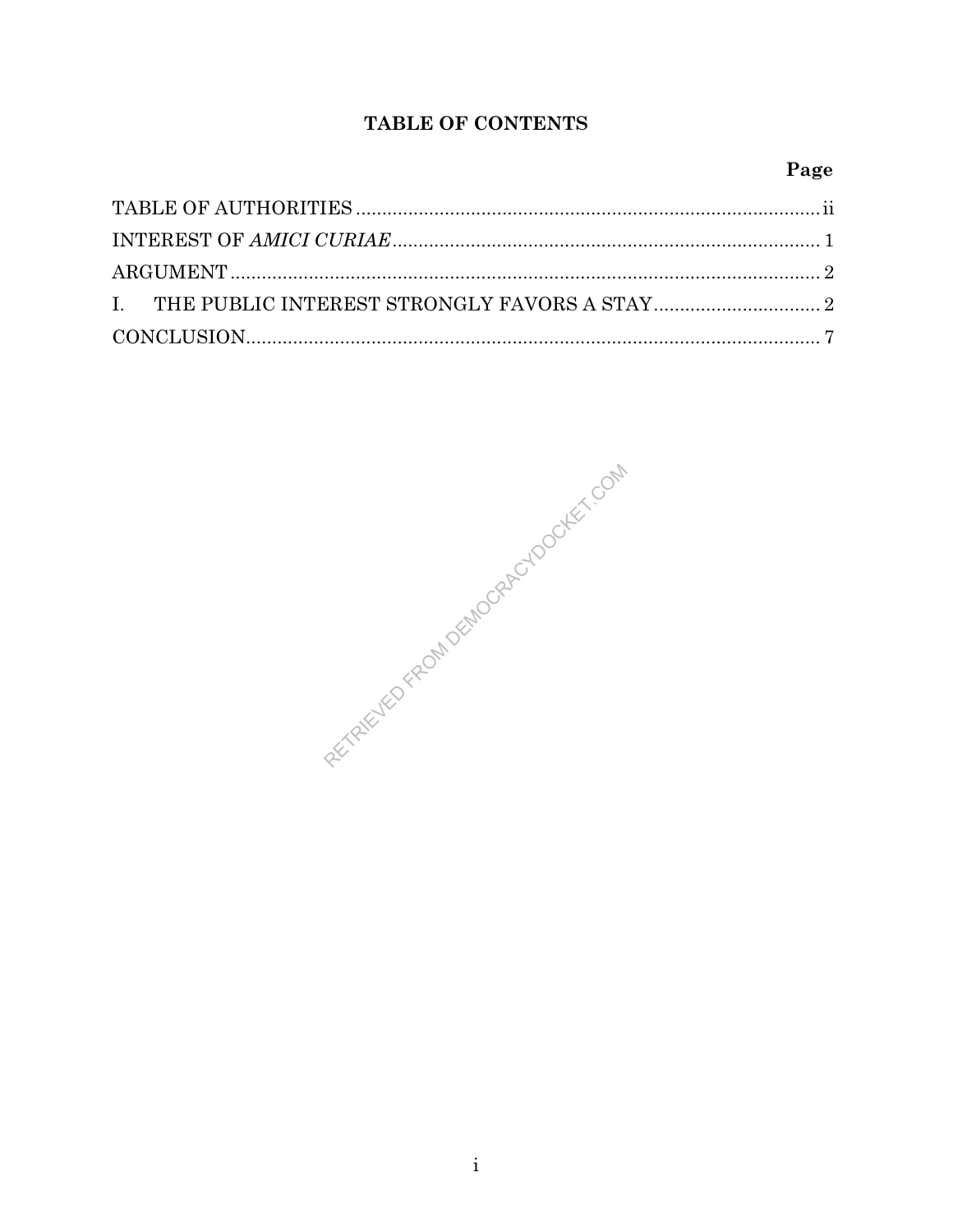# **TABLE OF AUTHORITIES**

# **CASES**

| Democratic Nat'l Comm. v. Wis. State Legislature,                                                                                           |  |
|---------------------------------------------------------------------------------------------------------------------------------------------|--|
| In re Canvass of Absentee & Mail-In Ballots of Nov. 3, 2020 Gen. Election,                                                                  |  |
| In re Election in Region 4 for Downington Sch. Bd. Precinct Uwchlan 1,                                                                      |  |
| Merrill v. Milligan,                                                                                                                        |  |
| Purcell v. Gonzalez,                                                                                                                        |  |
|                                                                                                                                             |  |
|                                                                                                                                             |  |
| Soules v. Kauaians for Nukolii Campaign Comm.,                                                                                              |  |
| <b>STATUTES</b>                                                                                                                             |  |
|                                                                                                                                             |  |
|                                                                                                                                             |  |
| <b>OTHER AUTHORITIES</b>                                                                                                                    |  |
| Allegheny County Elections Division,                                                                                                        |  |
| Jonathan Lai & Jeremy Roebuck, McCormick and Oz are fighting over<br>tiny batches of votes in county after county. That's how tight the Pa. |  |
|                                                                                                                                             |  |
| Pa. Dep't of State, Guidance Concerning Examination of Absentee                                                                             |  |
| Pa. Pressroom, Acting Secretary of State Gives Notice of Statewide                                                                          |  |
| Karen Shuey, Primary 2022: McCormick loses challenge to some votes                                                                          |  |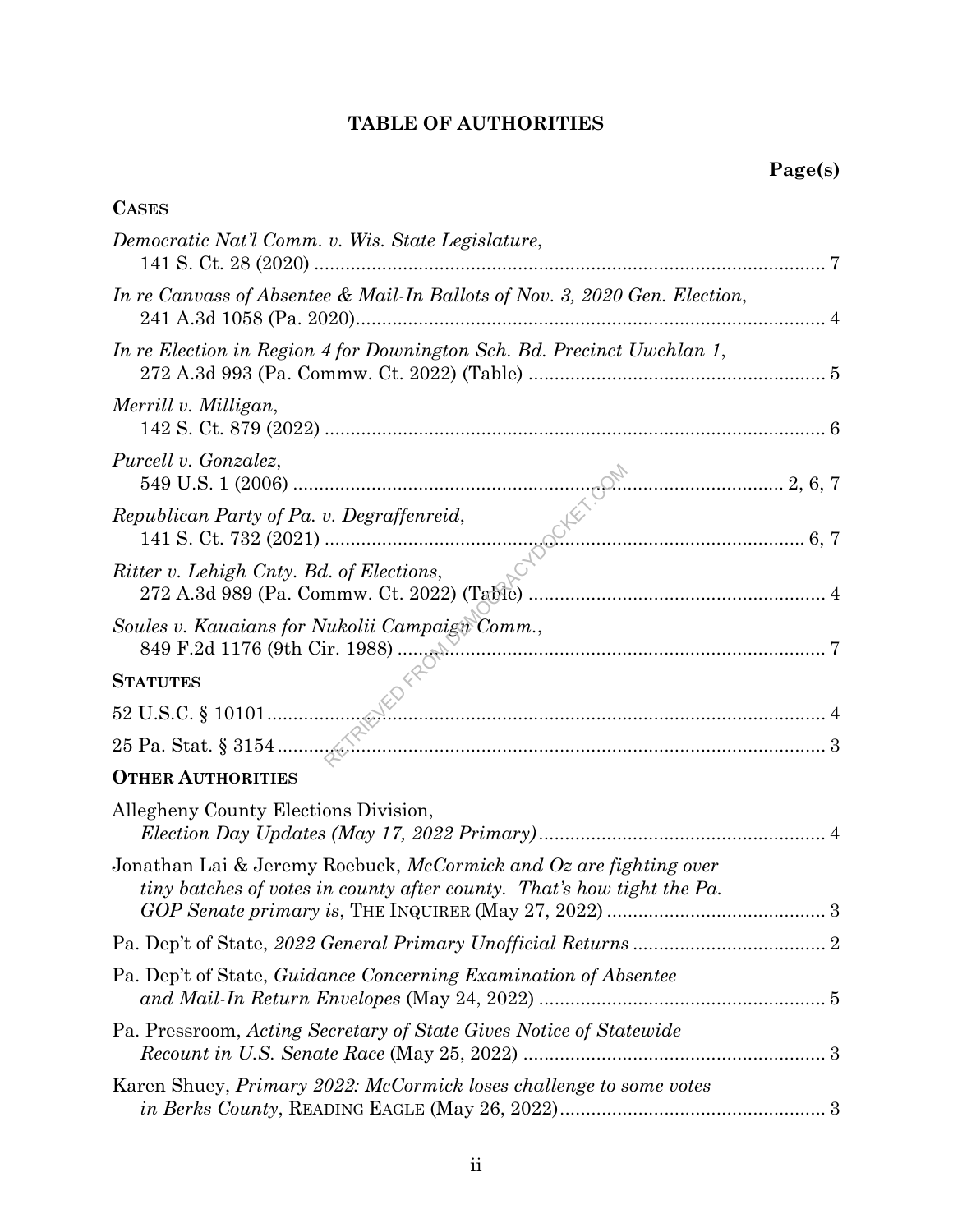### **INTEREST OF** *AMICI CURIAE***<sup>1</sup>**

*Amicus* Doctor Oz for Senate is the principal campaign committee for *Amicus* Dr. Mehmet Oz, who is currently leading by 922 votes in the May 17, 2022 primary election to serve as the Republican candidate to represent Pennsylvania in the United States Senate. The Third Circuit panel's judgment in this case issued on May 20, 2022, three days after voting in the primary election was completed. Yet Dr. Oz's principal competitor, David McCormick, has invoked the decision in a Hail-Mary effort to overturn the apparent result of the primary election. In particular, Mr. McCormick has asked the Pennsylvania courts to change the rules of the primary election after voting has been completed, to overrule their prior precedent, and to order election officials to count mail-in and absentee ballots that are invalid under Pennsylvania law because they lack a voter-completed date. The Acting Secretary of the Commonwealth has likewise invoked the Third Circuit's reasoning to seek a similar order. References to change<br>as been completed, to overgue their<br>o count mail-in and absentee ballot<br>se they lack a voter-completed date.<br>likewise avoked the Third Circu<br>servoked the Third Circu<br>complicant's request for a stay of

*Amici* fully support Applicant's request for a stay of the Third Circuit's decision. They respectfully submit this brief to bring to the Court's attention additional material regarding the May 2022 primary election that underscores that the public interest strong favors issuing a stay.

<sup>&</sup>lt;sup>1</sup> No counsel for any party authored this brief in whole or in part, and no person other than *Amici* made a monetary contribution to its preparation or submission. Applicant consents to the filing of proposed *Amici's* brief. Plaintiff-Respondents take no position on the filing of proposed *Amici's* brief. Respondent Lehigh County Board of Elections also takes no position on the filing of proposed *Amici's* brief.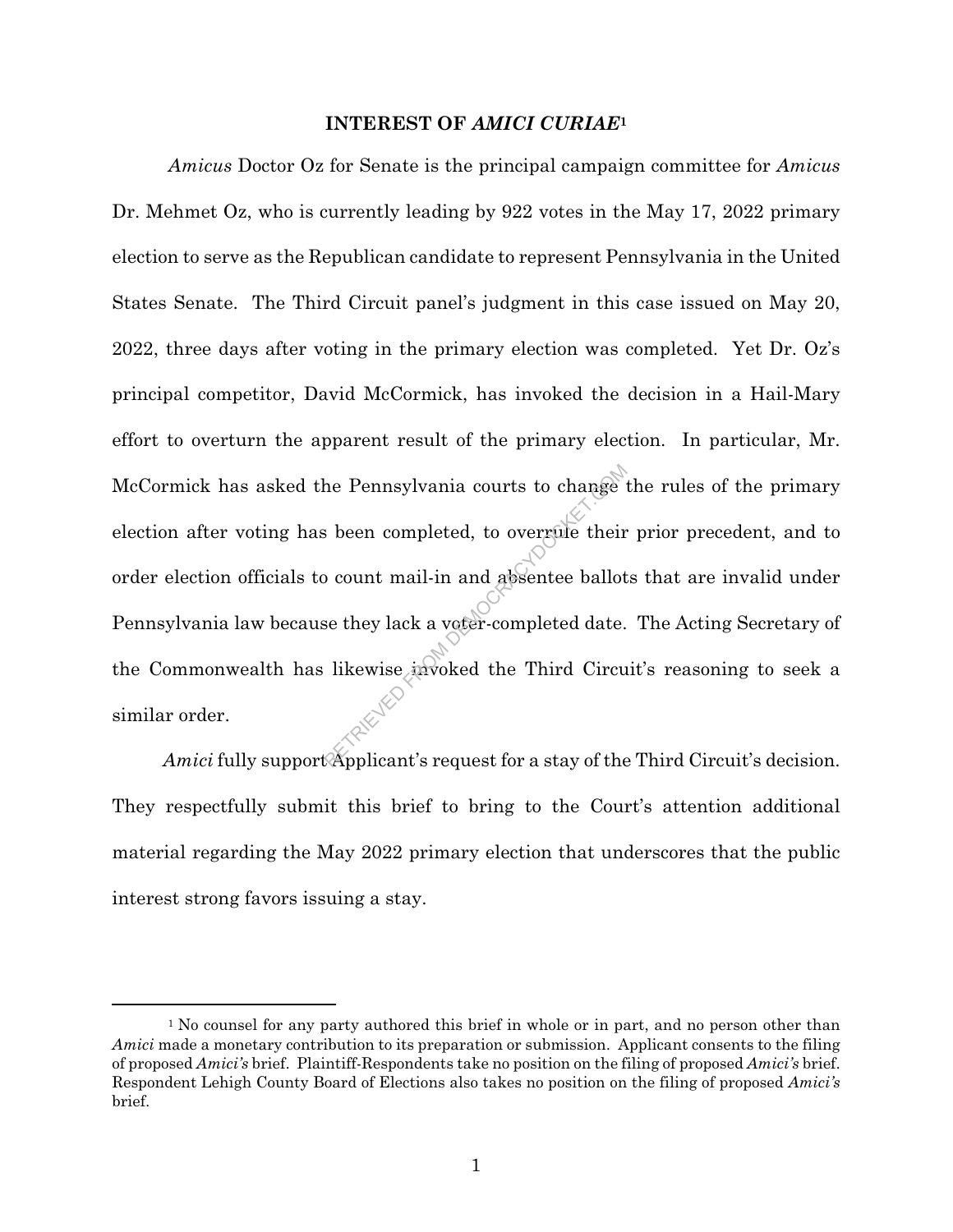#### **ARGUMENT**

*Amici* Doctor Oz for Senate and Dr. Mehmet Oz support and seek to uphold the will of Pennsylvania's voters, Pennsylvania's free and fair elections, and the General Assembly's duly enacted laws governing those elections. Unfortunately, the Third Circuit's thinly reasoned and erroneous decision—which addressed a county judicial election conducted more than six months ago—is now being weaponized to undermine the apparent result of a statewide primary election for the Republican nomination to represent Pennsylvania in the United States Senate. The public interest strongly favors issuing a stay in this case to prevent the Third Circuit's decision from eroding public confidence, disrupting "the functioning of our participatory democracy," and creating "voter confusion and consequent incentive to remain away from the polls" in Pennsylvania's 2022 elections. *Purcell v. Gonzalez*, 549 U.S. 1, 4–5 (2006). issuing a stay in this case to order<br>public confidence, disrupting "t<br>" and creating "voter confusion and<br>olls" in Pennsylvania's 2022 electic<br> $\begin{pmatrix} 1 & 0 \\ 0 & 0 \end{pmatrix}$ <br>EREST STRONGLY FAVORS A s

## **I. THE PUBLIC INTEREST STRONGLY FAVORS A STAY**

The Court should grant a stay for the reasons Applicant has explained. *See* App. 9–26.

The public interest strongly favors a stay for an additional reason. The Third Circuit's non-final decision was limited to "th[e] record" before it and "the November 2, 2021, election for Judge of the Common Pleas of Lehigh County." App. App'x 16a– 17a. Now, however, it is being wielded in an effort to overturn the apparent result of a completely different election—the May 2022 U.S. Senate Republican primary. Dr. Oz currently leads that election by 922 votes. *See* Pa. Dep't of State, *2022 General*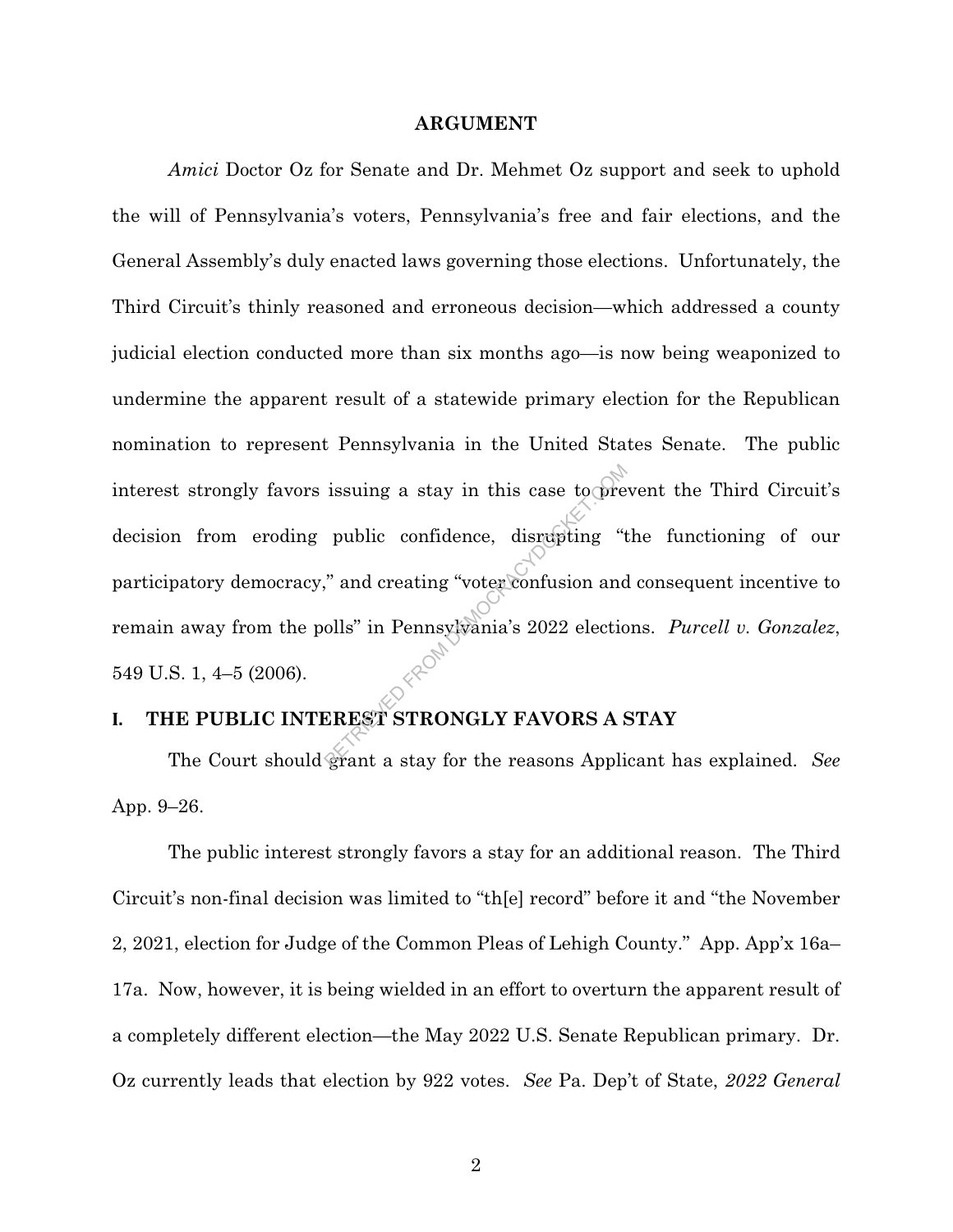*Primary Unofficial Returns*, https://www.electionreturns.pa.gov/ (last visited May 29, 2022). This margin of apparent victory has triggered an automatic recount under Pennsylvania law, *see* Pa. Pressroom, *Acting Secretary of State Gives Notice of Statewide Recount in U.S. Senate Race* (May 25, 2022), https://tinyurl.com/mr98zc7j, which the "defeated candidate," Mr. McCormick, declined to waive, 25 Pa. Stat.  $§ 3154(h).$ 

Indeed, Mr. McCormick has refused to concede defeat and has instead insisted upon mounting a last-gasp post-election effort to change the result. On the one hand, Mr. McCormick has asked election officials to *exclude* certain provisional ballots from the vote total. See Karen Shuey, *Primary 2022: MeCormick loses challenge to some votes in Berks County*, READING EAGLE (May 26, 2022), https://tinyurl.com/6hwmyrj6. On the other, Mr. McCormick has claimed that the Third Circuit's decision *requires* election officials to count ballots that are invalid under Pennsylvania law because they lack a voter-completed date. d election officials to exclude certain<br>
n Shuey, *Primary 2022: MeCormic*.<br>
EADING EAGLE (May 26, 2022), https<br>
rmick has claimed that the Third C<br>
t ballots that are invalid under Pe<br>
ted date.

The total number of undated absentee and mail-in ballots cast in the May Republican primary election in 65 of Pennsylvania's 67 counties is only around 860 fewer than the 922-vote margin of Dr. Oz's apparent victory. *See* Jonathan Lai & Jeremy Roebuck, *McCormick and Oz are fighting over tiny batches of votes in county after county. That's how tight the Pa. GOP Senate primary is*, THE INQUIRER (May 27, 2022), https://tinyurl.com/tuw43uf2. Moreover, of course, no candidate would receive 100% of the votes cast on such ballots. Even in Mr. McCormick's hometown stronghold of Allegheny County, 17 votes from undated Republican ballots went for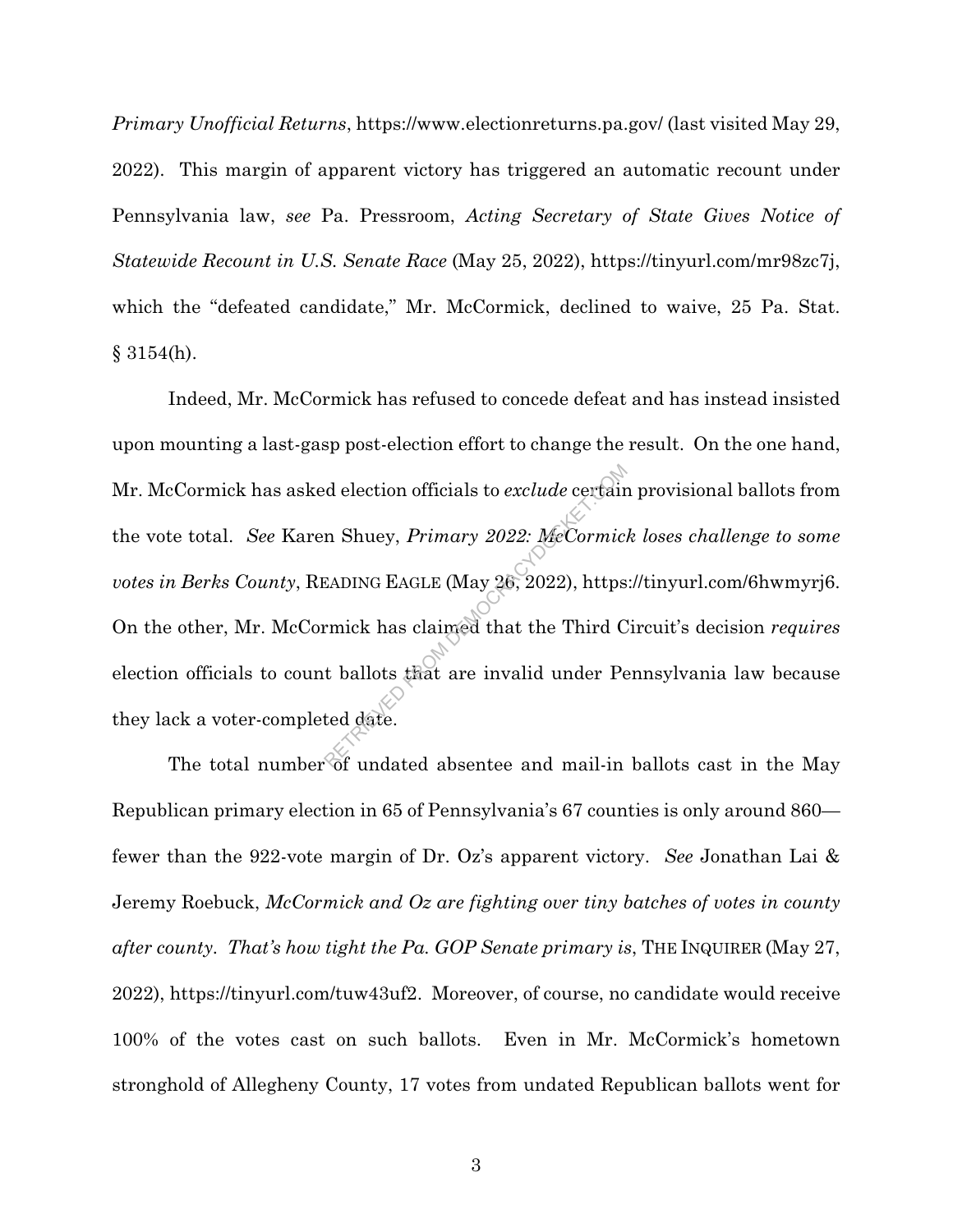Mr. McCormick, 10 went for Dr. Oz, and the remainder went for other candidates. *See* Allegheny County Elections Division, *Election Day Updates (May 17, 2022 Primary)*, https://www.alleghenycounty.us/elections/election-day-updates-(may-17,- 2022-primary).aspx (last visited May 29, 2022). Thus, the undated ballots alone appear to be insufficient to overturn Mr. McCormick's apparent loss in the May 17, 2022 primary election.

Nonetheless, as part of his broader effort to thwart the apparent will of Pennsylvania's voters, Mr. McCormick filed a post-election suit asking the Pennsylvania Commonwealth Court to adopt the Third Circuit's reasoning and to order election officials to count mail-in and absentee ballots that lack the mandatory voter-completed date. *See* Pet. ¶¶ 14–20, *Dave McCormick for U.S. Senate v. Chapman*, No. 286 MD 2022 (Pa. Commw. Ct. May 23, 2022), https://tinyurl.com/39xxh2ye. That relief would require Pennsylvania courts to reverse their precedent that governed the free and fair May 17, 2022 primary election. Indeed, just a few months ago the Pennsylvania Commonwealth Court upheld application of the date requirement under both state law and the federal materiality statute, 52 U.S.C. § 10101(a)(2)(B), *in the same election at issue in this case*. The Pennsylvania Supreme Court denied review and allowed that decision to stand. *See Ritter v. Lehigh Cnty. Bd. of Elections*, 272 A.3d 989 (Pa. Commw. Ct. 2022) (Table), *appeal denied*, 271 A.3d 1285 (Pa. 2022) (Table). The Pennsylvania Supreme Court and the Commonwealth Court have also previously upheld the date requirement under state law. *See In re Canvass of Absentee & Mail-In Ballots of Nov. 3, 2020 Gen.*  realth Court to adopt the Third Ci<br>
count mail-in and absentee ballots<br>
See Pet.  $\P\P$  14–20, Dave McCorn<br>
MD 2022 (Pa. Commw. (<br>
12ye. That relief would require<br>
hat gaverned the free and fair May 1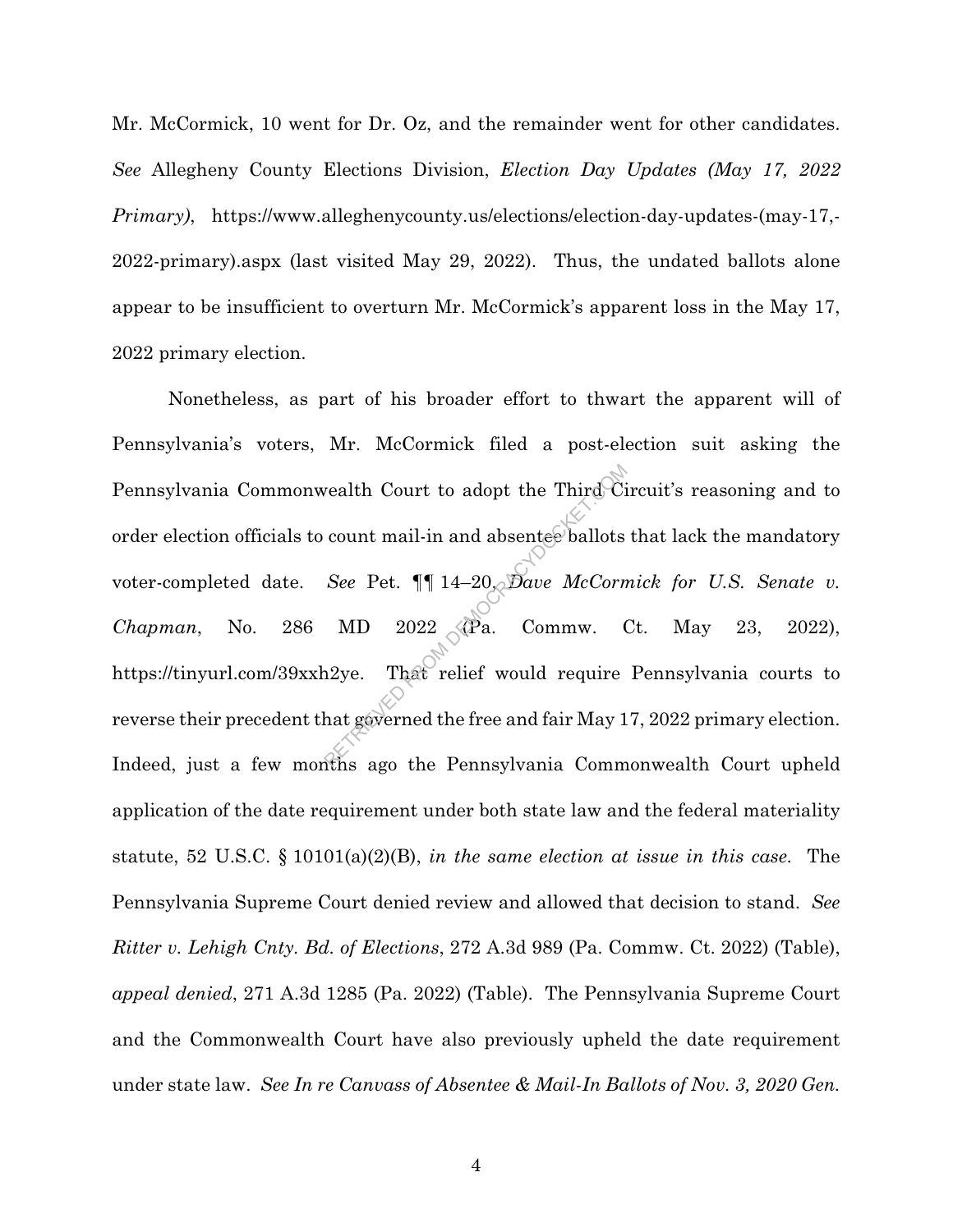*Election*, 241 A.3d 1058, 1079–80 (Pa. 2020) (Wecht, J., concurring and dissenting); *id.* at 1090–91 (Dougherty, J., concurring and dissenting); *In re Election in Region 4 for Downington Sch. Bd. Precinct Uwchlan 1*, 272 A.3d 993 (Pa. Commw. Ct. 2022) (Table), *appeal denied*, Nos. 20 MAL 2022, 21 MAL 2022, 22 MAL 2022, 23 MAL 2022, 24 MAL 2022, 2022 WL 536196 (Pa. Feb. 23, 2022).

Mr. McCormick is not content to litigate his apparent defeat in the Commonwealth Court. He has also asked the Pennsylvania Supreme Court to exercise immediate jurisdiction and to direct election officials to count undated mailin and absentee ballots in contravention of the General Assembly's date requirement. Mr. McCormick has specifically asked that court to issue such an order based upon "the Third Circuit's construction" of the federal materiality provision. App. for Court to Exercise King's Bench Powers at 7, *Dave McCormick for U.S. Senate v. Chapman*, No. 46 MM 2022 (Pa. May 24, 2022), https://tinyurl.com/3wx9v862. refically asked that court to issue subtruction" of the federal materiality provers at 7, Dave McCormick for intervalsed a (non-hinding) cuidance

The Acting Secretary of the Commonwealth has also gotten in on the act. On May 24, the Acting Secretary issued a (non-binding) guidance document stating that "in light of the conclusion of the Third Circuit in *Migliori* it is the Department's position that ballots with an undated return envelope must also be counted for the May 17, 2022, Primary." Pa. Dep't of State, *Guidance Concerning Examination of Absentee and Mail-In Return Envelopes* 2 (May 24, 2022), https://tinyurl.com/2r9v6hd6. The Acting Secretary has filed briefs in the Commonwealth Court and the Pennsylvania Supreme Court asking those courts to adopt the Third Circuit's reasoning and to issue an order requiring election officials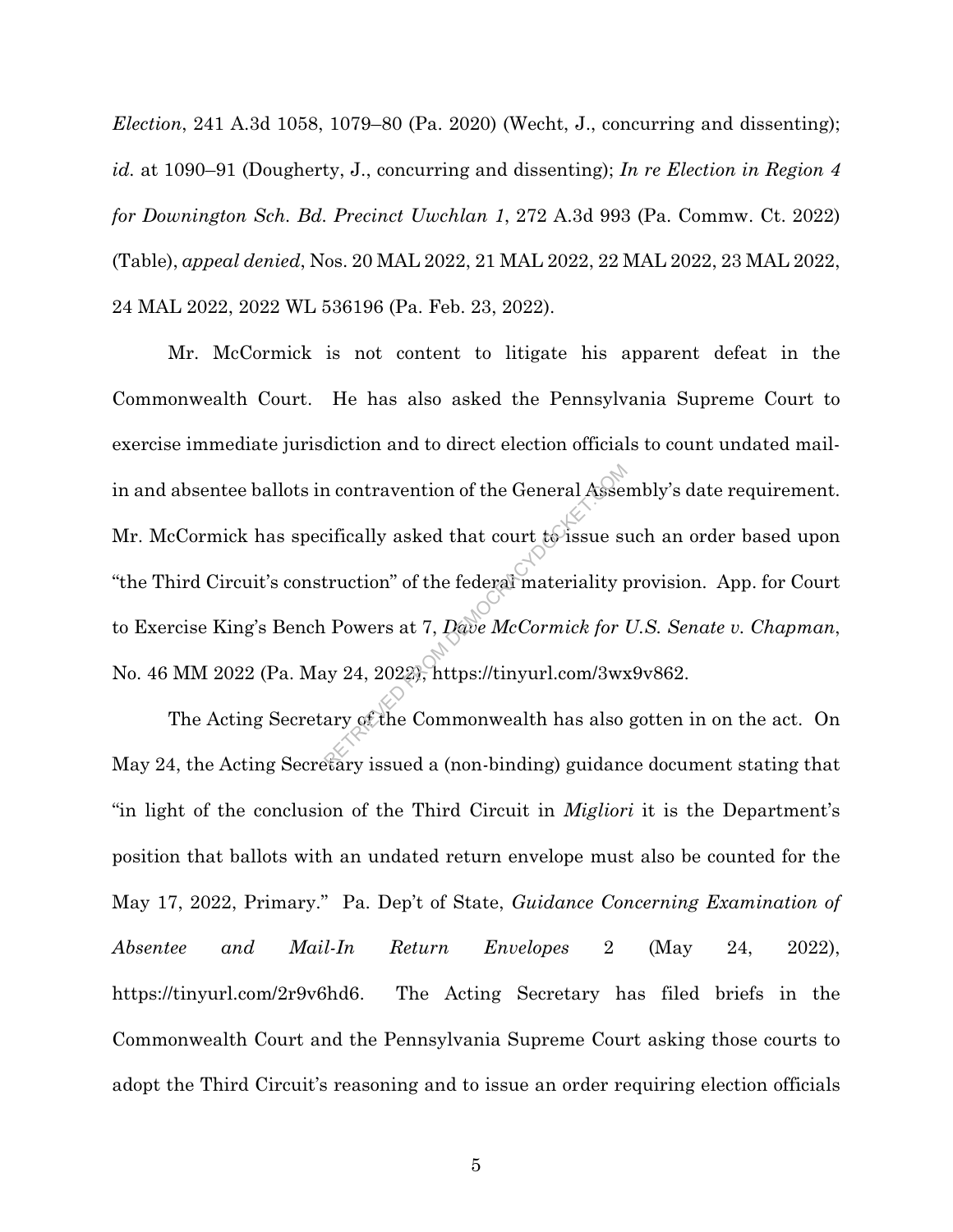to count undated mail-in and absentee ballots in the May primary election. *See* Acting Secretary Chapman's Answer to the Motion for Immediate Special Injunction at 2, 10–13, *Dave McCormick for U.S. Senate v. Chapman*, No. 286 MD 2022 (Pa. Commw. Ct. May 27, 2022) (App'x A); Acting Secretary Chapman's Answer to the Application for the Court to Exercise Jurisdiction at 2, 13–16, *Dave McCormick for U.S. Senate v. Chapman*, No. 46 MM 2022 (Pa. May 26, 2022) (App'x B).

Given Mr. McCormick's and the Acting Secretary's reliance on the Third Circuit's decision, a stay in this case would serve the public interest by preventing the rules of not just one, but two, elections from being changed after the fact. A stay here would promote "[c]onfidence in the integrity of our electoral processes" and "the functioning of our participatory democracy." *Purcell*, 549 U.S. at 4. Changing election rules on the eve of an election is "bad enough"—and generally warrants a stay from this Court, *Republican Party of Pa. v. Degraffenreid*, 141 S. Ct. 732, 735 (2021) (Thomas, J., dissenting from the denial of certiorari)—because "[l]ate judicial tinkering with election laws can lead to disruption and to unanticipated and unfair consequences for candidates, political parties, and voters, among others," *Merrill v. Milligan*, 142 S. Ct. 879, 881 (2022) (Kavanaugh, J., concurring in grant of applications for stays). But changing the rules "after election day" is even worse: it risks "severely damag[ing] the electoral system on which our self[-]governance so heavily depends," *Republican Party of Pa.*, 141 S. Ct. at 734–35 (Thomas, J., dissenting from the denial of certiorari), by engendering "the chaos and suspicions of impropriety" that follow when invalid ballots are counted "after election day and but two, elections from being change<br>
infidence in the integrity of our elections is "*Purcell*, 54<br>
e of an election is "bad enough"—a<br>
epublican *Rarty of Pa. v. Degraffen*:<br>
enting from the denial of certiorari)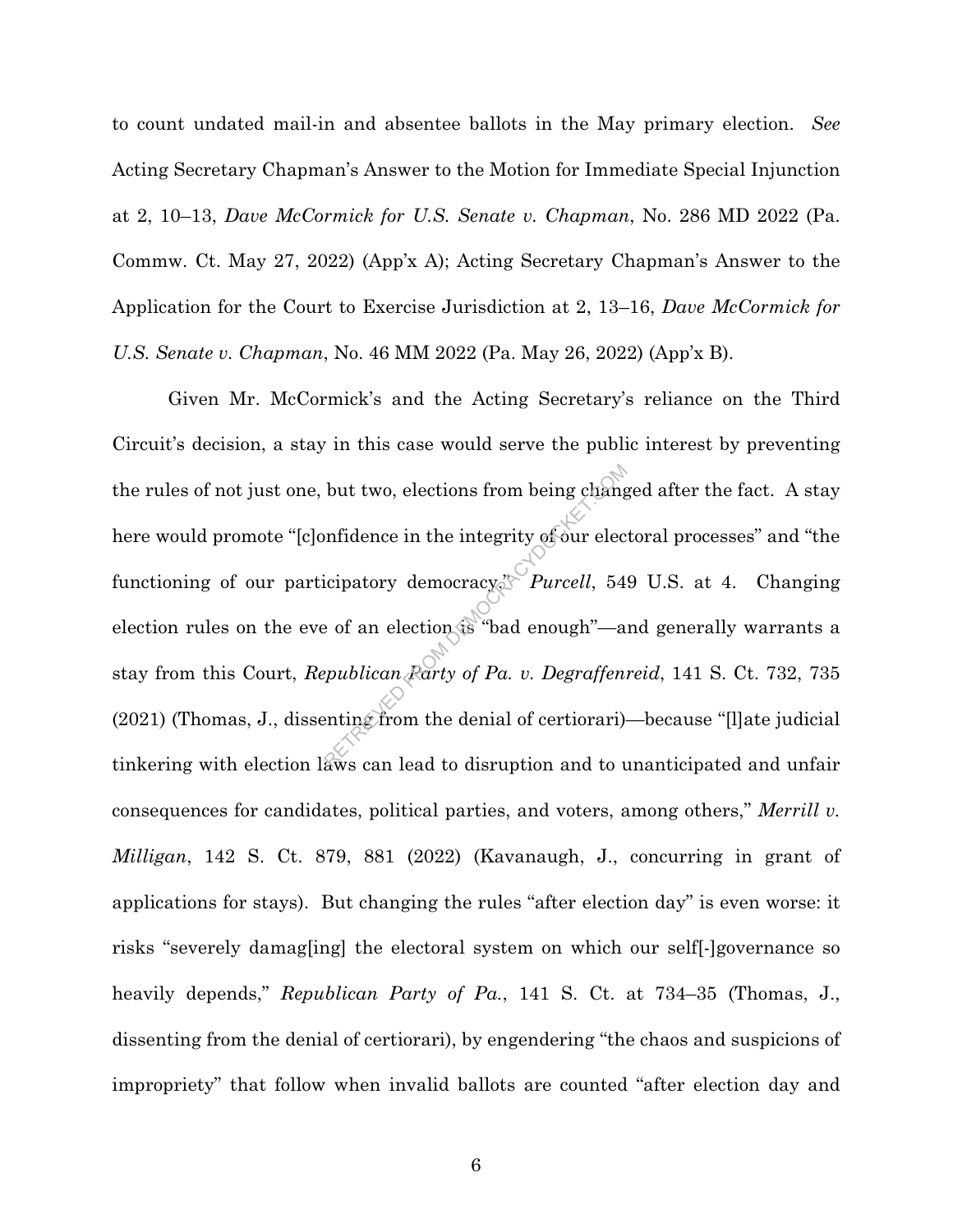potentially flip the results of an election," *Democratic Nat'l Comm. v. Wis. State Legislature*, 141 S. Ct. 28, 33 (2020) (Kavanaugh, J., concurring in denial of application to vacate stay). Such post-election judicial changes to election rules also undercut the finality vital to functioning democracy because they encourage losing candidates to invoke the judicial process "to undo the ballot results." *Soules v. Kauaians for Nukolii Campaign Comm.*, 849 F.2d 1176, 1180 (9th Cir. 1988).

To say the least, extending the Third Circuit's erroneous reasoning to require post-election changes to the rules for the May primary "is not a prescription for [voter] confidence." *Republican Party of Pa.*, 141 S. Ct. at 735 (Thomas, J., dissenting from the denial of certiorari). Moreover, permitting that reasoning to govern the imminent November 2022 general election would likewise undermine voter confidence, disrupt "the functioning of our participatory democracy," and create "voter confusion and consequent incentive to remain away from the polls." *Purcell*, 549 U.S. at 4–5. This is no way to run an election. The Court should safeguard the integrity of Pennsylvania's elections and stay the Third Circuit's decision.2 Party of Pa., 141 S. Ct. at 735 (The<br>Moreover, permitting that reasoning<br>election would likewise undermine<br>participatory democracy," and crea<br>remain away from the polls." Purce<br>election. The Court should safe

#### **CONCLUSION**

The Court should grant Applicant's request for a stay.

<sup>2</sup> Of course, if the Pennsylvania courts abrogate the General Assembly's date requirement for the May 2022 primary election or the November 2022 general election as Mr. McCormick and the Acting Secretary request, a stay from this Court will be warranted in that case as well.